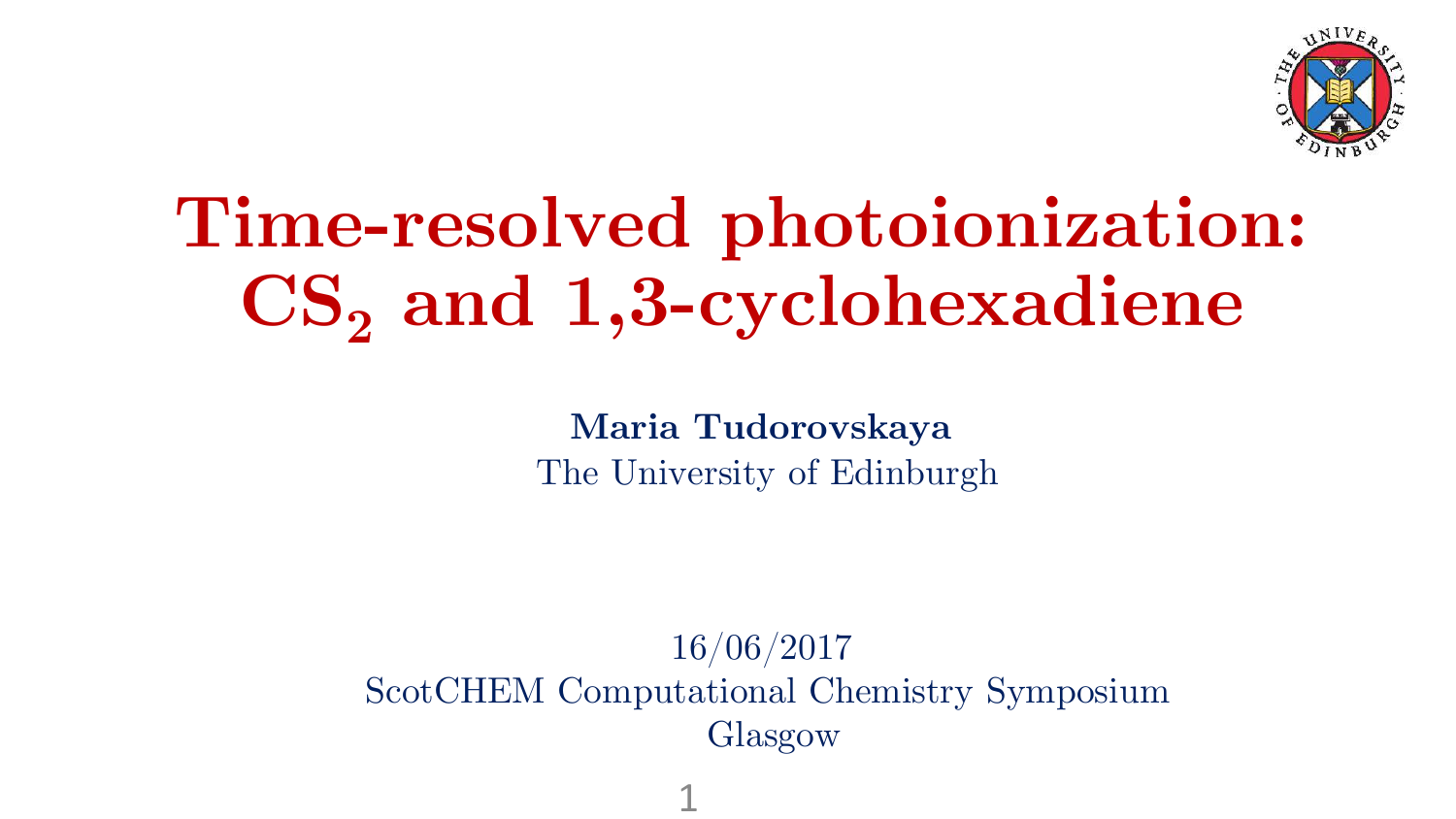## **Photoionization: introduction**

### **Aim:**

Pump-probe experiments in photochemistry **Simulation tool for** 

**time-dependent photoionization!**

### **Outline:**

- $\checkmark$  What is the photoionization rate?
- $\checkmark$  Methods
- $\checkmark$  CHD: channel-resolved photoionization
- $\checkmark$ CS<sub>2</sub>: "average trajectory" approach
- $\checkmark$  Next steps





16/06/2017 ScotCHEM Computational Chemistry Symposium, Glasgow<br>M. Tudorovskaya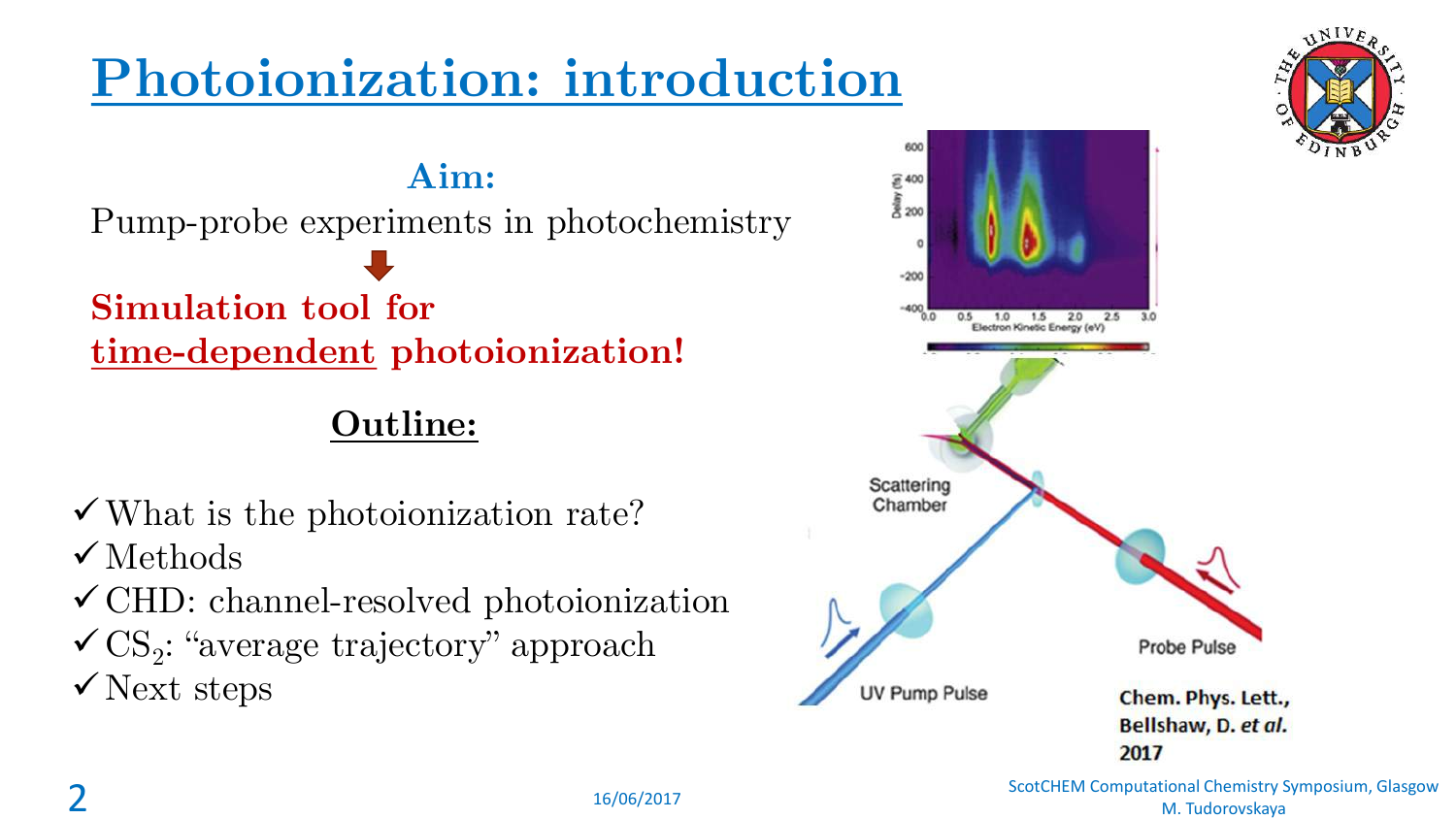

A. Saenz: Atoms and Molecules in B. Intense Laser Fields, Berlin 2014

UNIVER

**F**,  $\omega$  (field strength & frequency);  $\mathbf{E}_{\text{ion}}$  (ionization energy)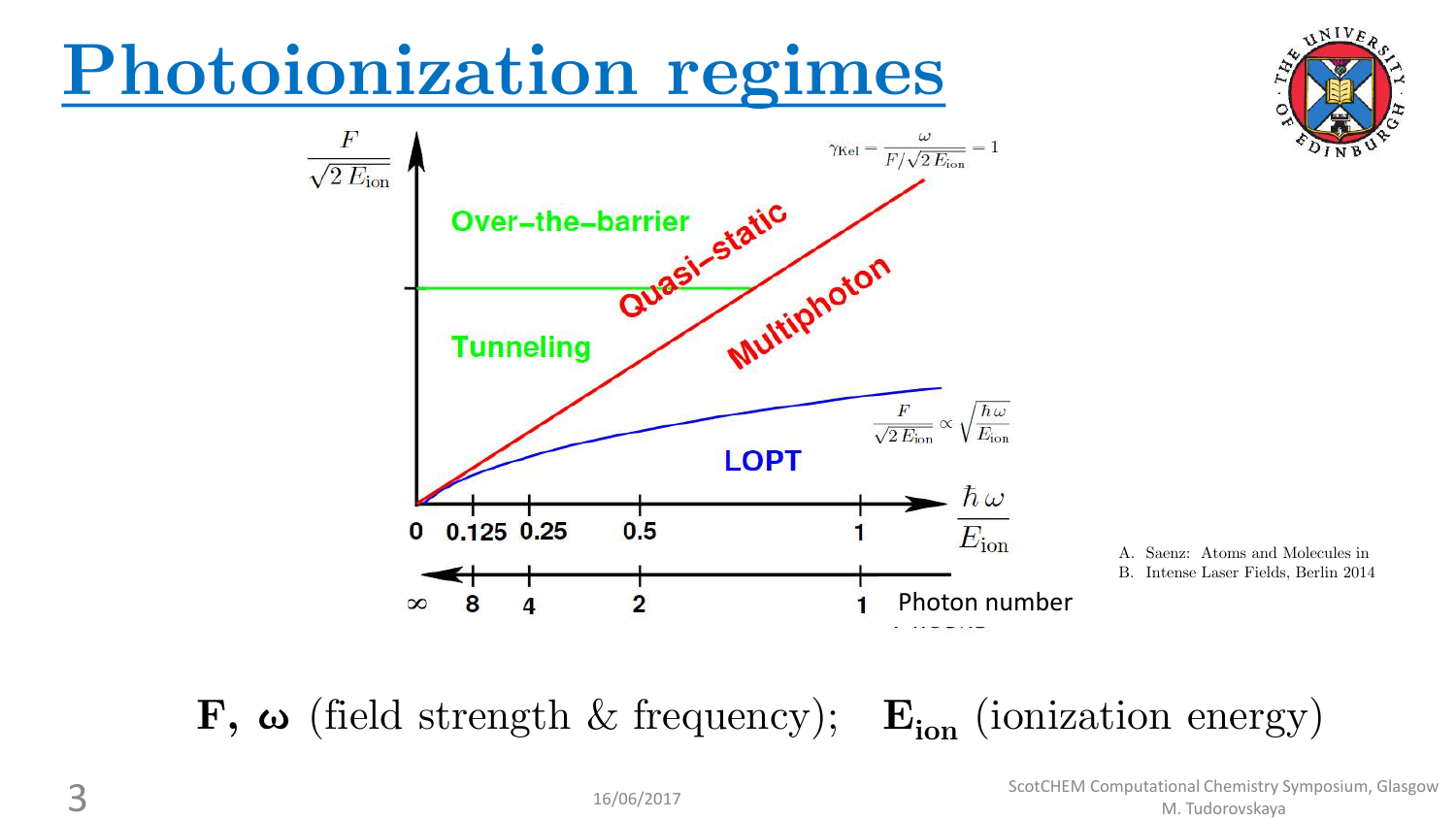



A. Saenz: Atoms and Molecules in B. Intense Laser Fields, Berlin 2014

 $\mathbf{F}$ ,  $\boldsymbol{\omega}$  - tunneling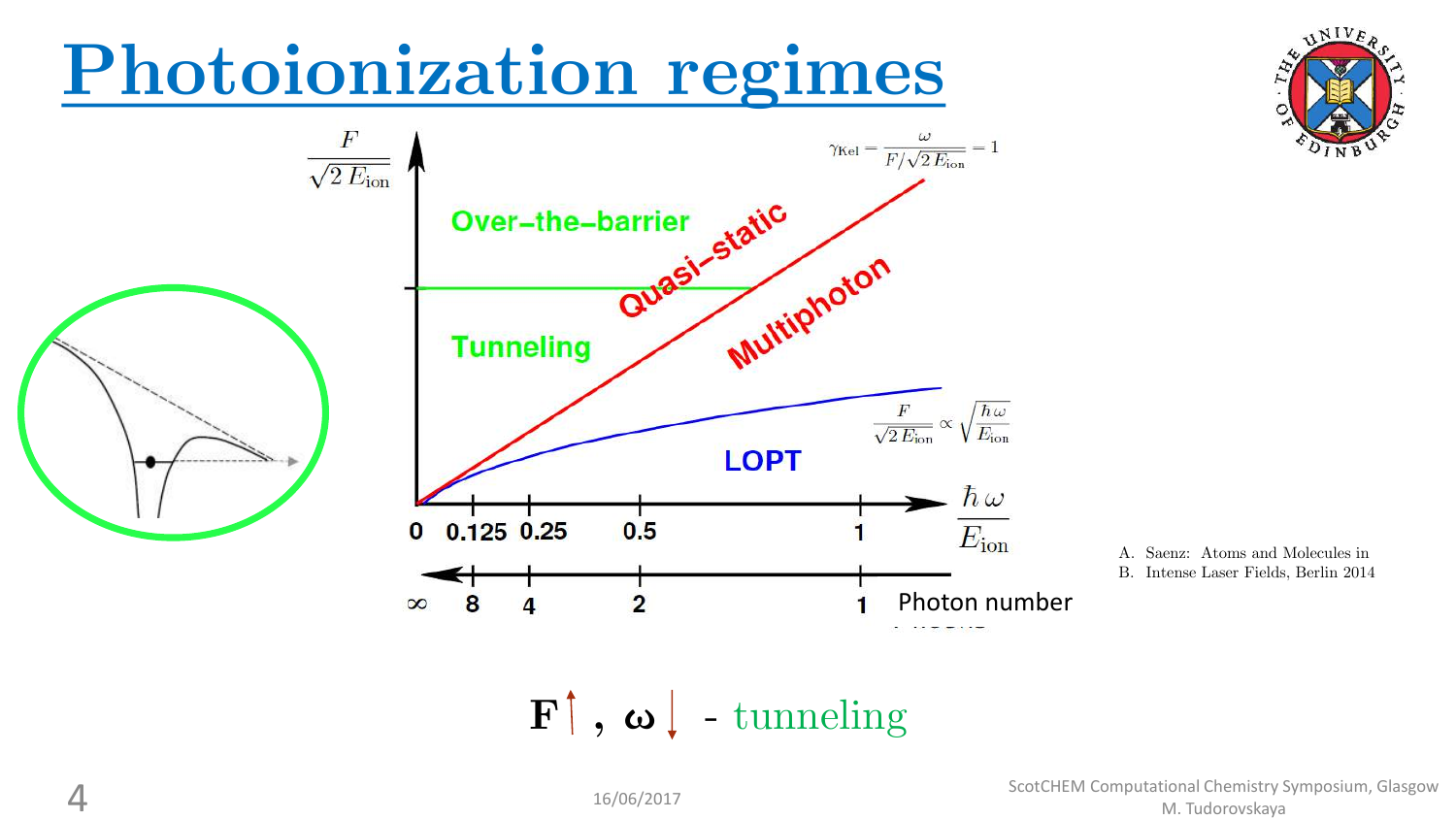

 $\mathbf{F}$ ,  $\boldsymbol{\omega}$   $\boldsymbol{\uparrow}$  - multiphoton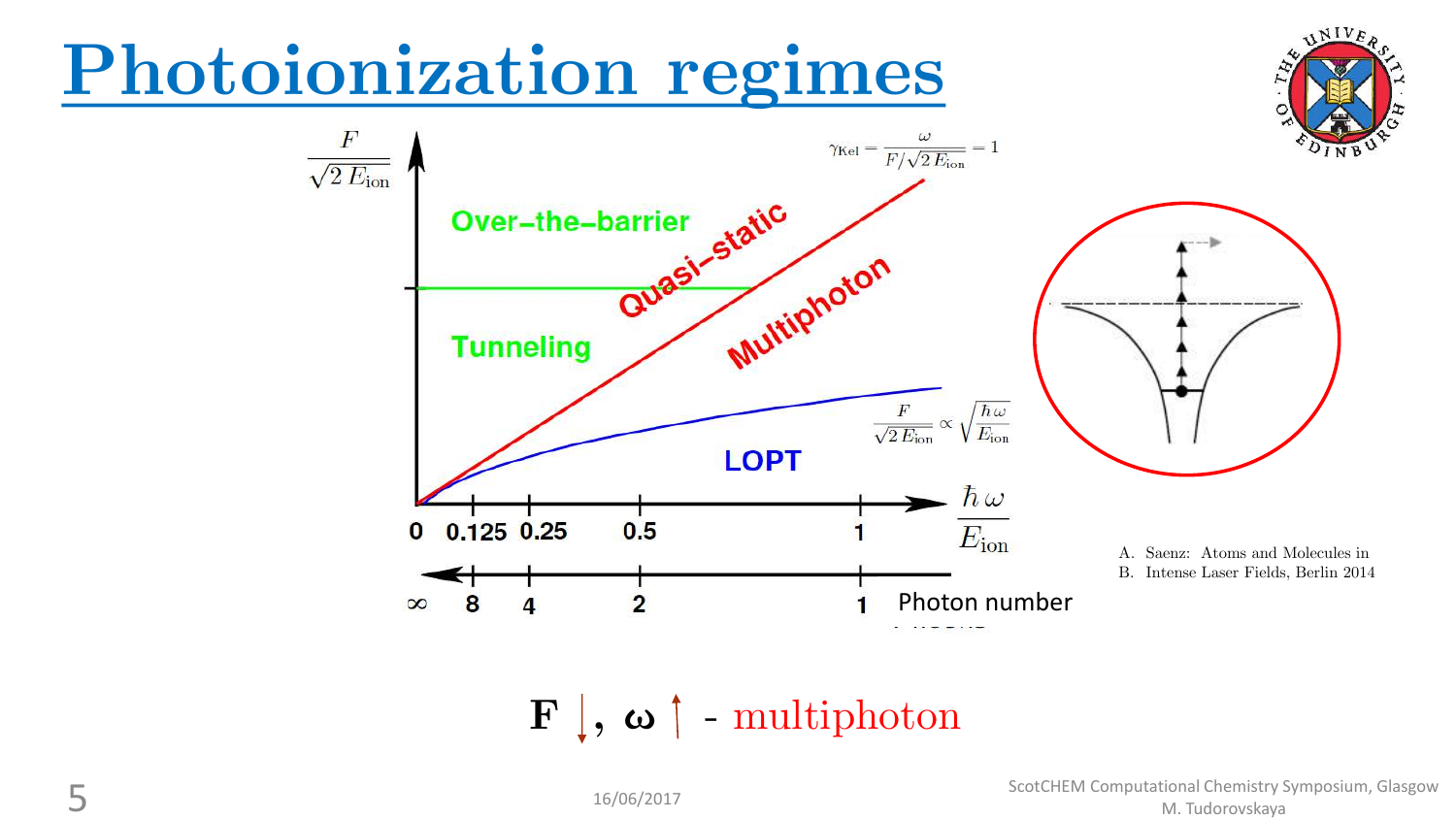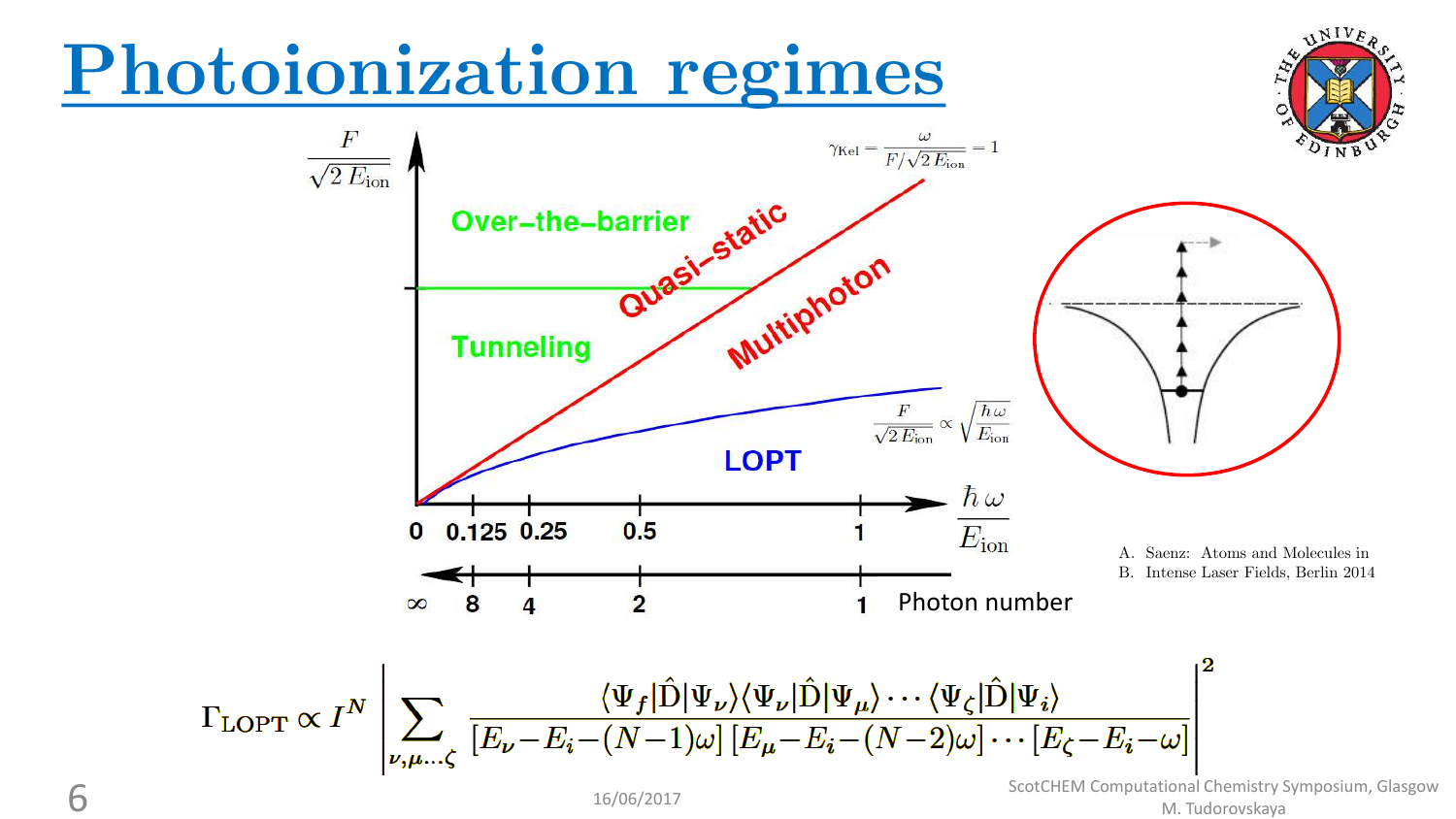# **Theoretical assumptions**



- $M(i) \longrightarrow M^+(j)$ , no inter-channel interaction
- No resonances
- Upon ionization: Coulomb field of the core only

field is neglected;

no  $e^-$  –  $e^-$  interaction;

- Wave functions:  $M(i)$  orthogonal to  $e^{-}$
- Photoionzation threshold law:  $E_{\omega} = I_p + k^2/2$  (one photon)

vs. strong-field regime: peaks at  $nE_\omega\!=\!\!I_n\!+\!k^2/2$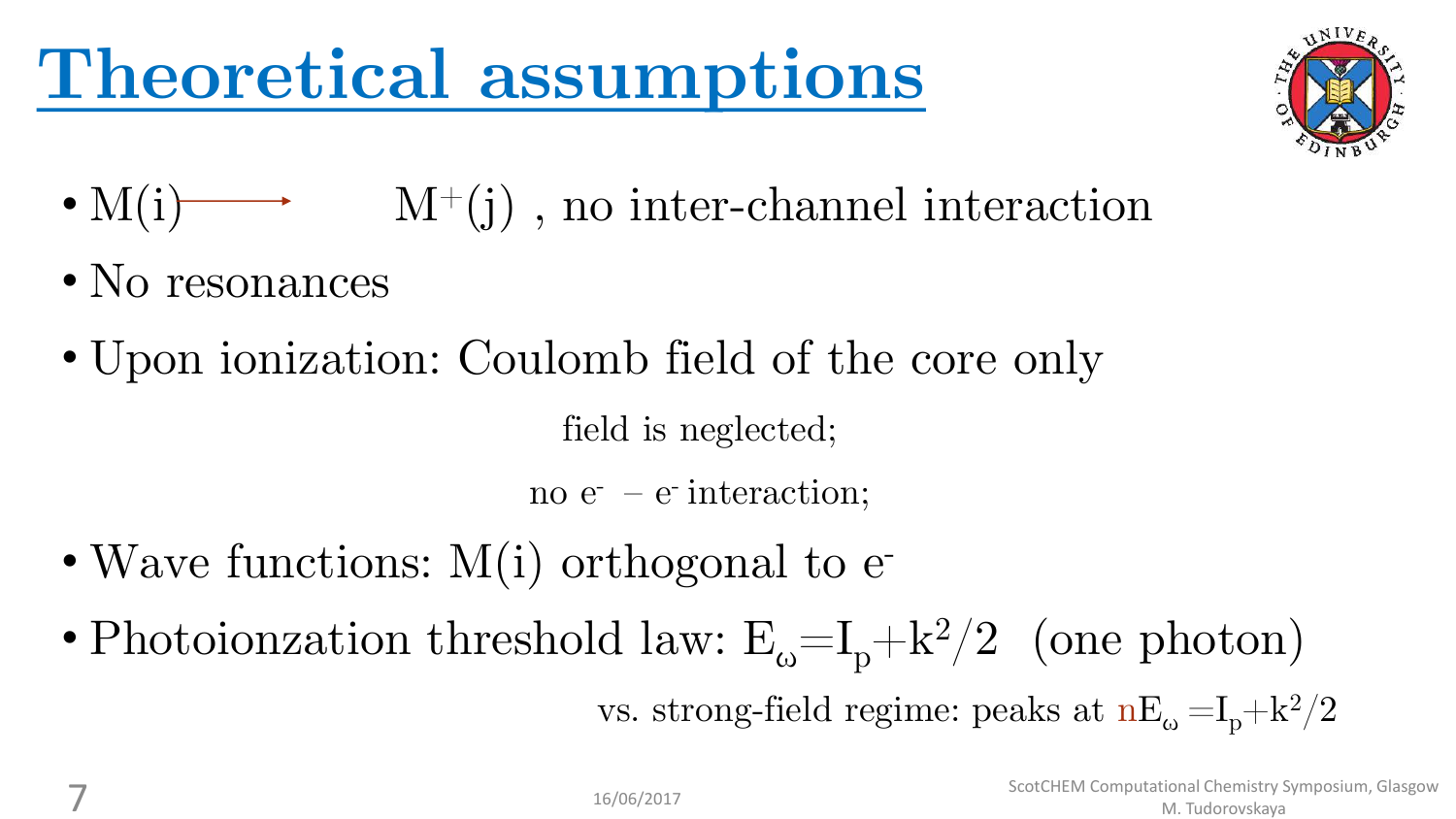# **Dyson orbitals: the concept**

Rate of n-photon ionization:



 $\Gamma_n = I$ 

 $A$ NIV $E$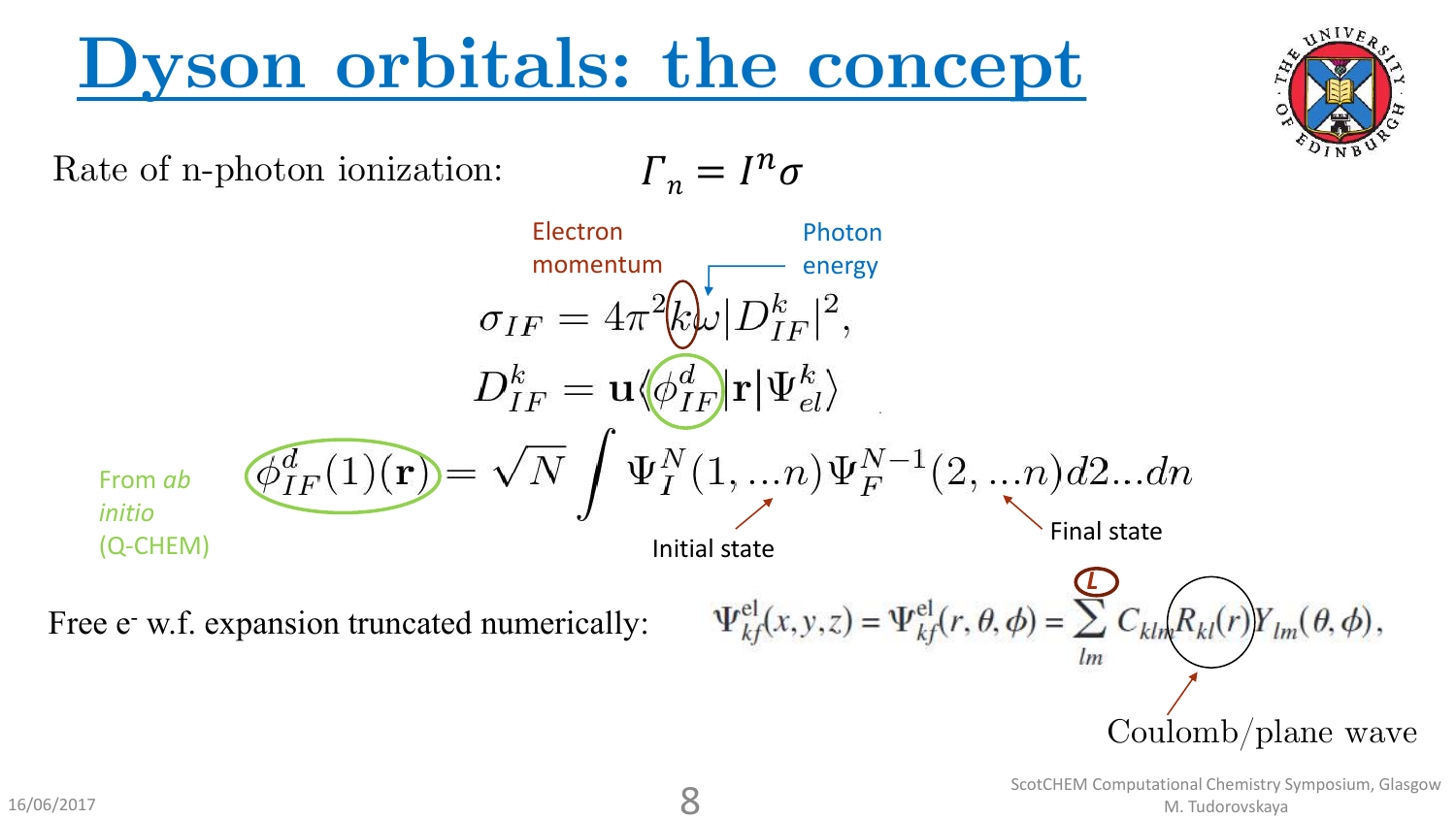

### **QCHEM Input:**

### **EZDYSON Input:**

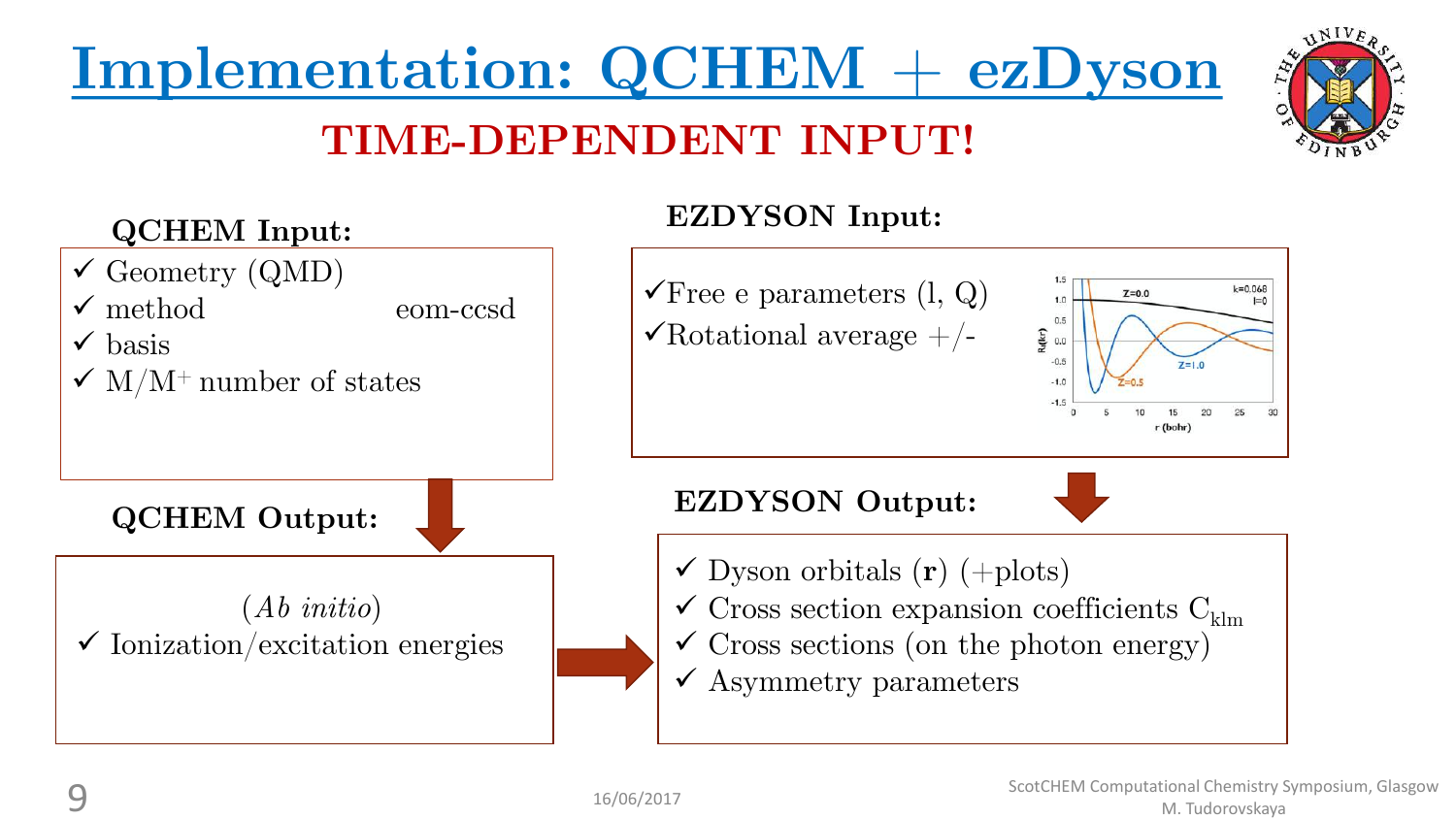## **Photoiniozation of 1,3-Cyclohexadiene (CHD)**



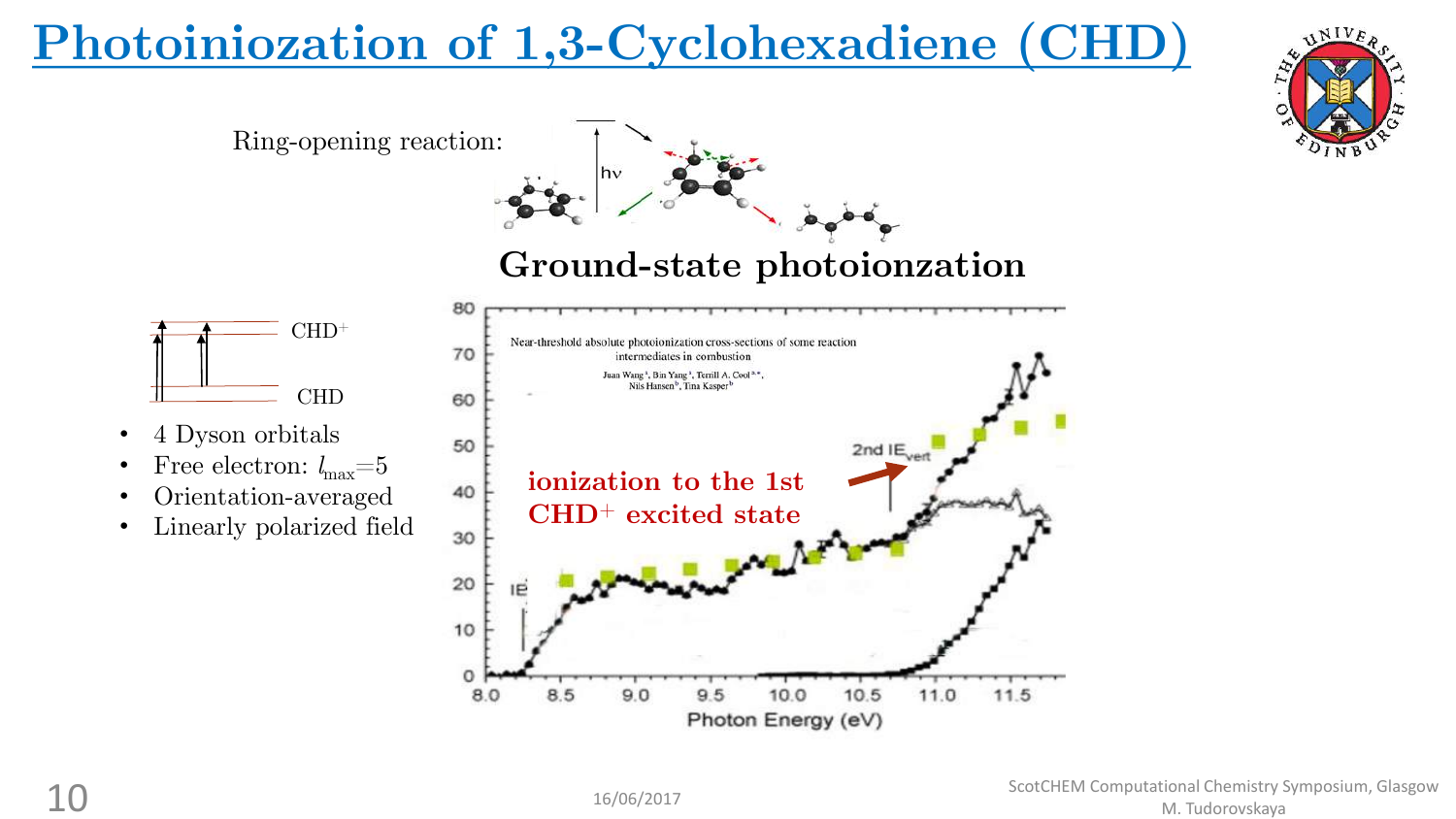### **CHD: Time-dependent photoionization cross section**

### **QMD:**



M.P. Minitti,<sup>3,2</sup> J.M. Budarz,<sup>3,2</sup> A. Kirrander,<sup>3</sup> J.S. Robinson,<sup>1</sup> D. Ratner,<sup>1</sup> T.J. Lane,<sup>1,4</sup> D. Zhu,<sup>1</sup> J. M. Glownia,<sup>1</sup> M. Kozina,<sup>1</sup> H. T. Lemke,<sup>1</sup> M. Sikorski,<sup>1</sup> Y. Feng,<sup>1</sup> S. Nelson,<sup>1</sup> K. Saita,<sup>3</sup> B. Stankus,<sup>2</sup> T. Northey,<sup>3</sup> J. B. Hastings,<sup>13</sup> and P. M. Weber<sup>2-1</sup>







#### **Intensity oscillations reflect the geometry changes!**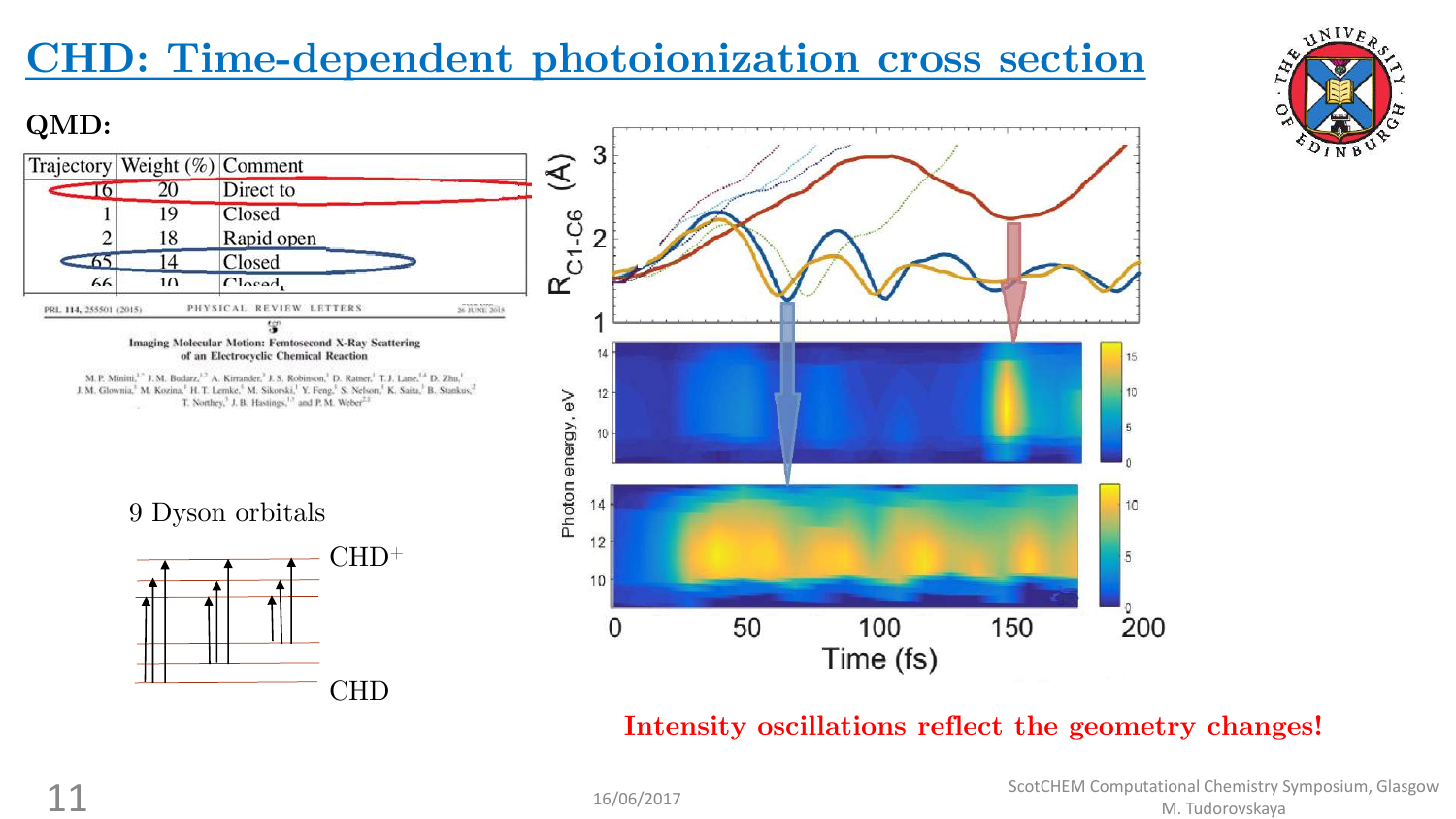## **CS2: dynamics upon excitation**



800

 $\Lambda$ NIVE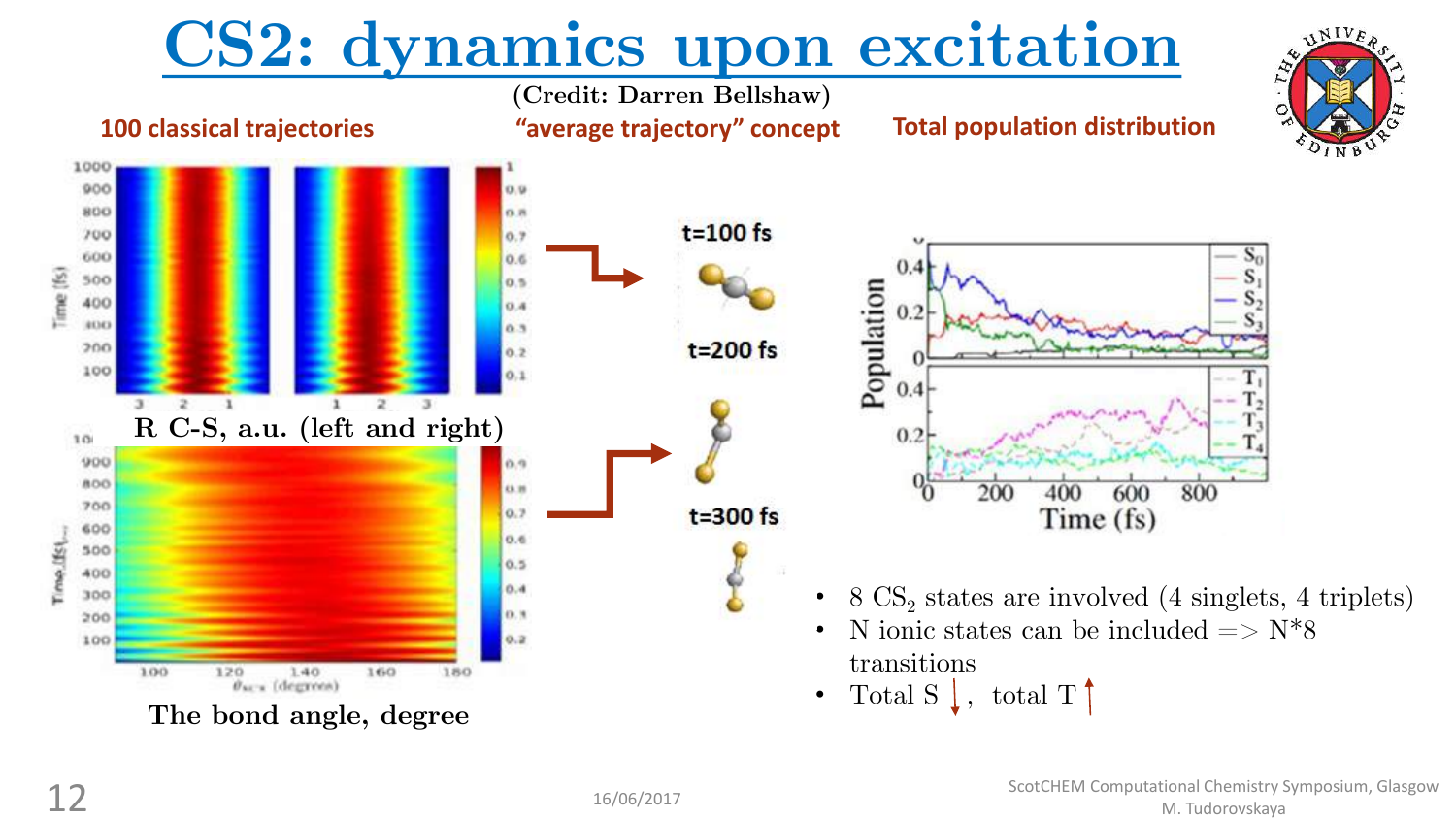## **CS<sup>2</sup> : time-dependent photoionization**

UNIVER





16/06/2017 ScotCHEM Computational Chemistry Symposium, Glasgow<br>M. Tudorovskaya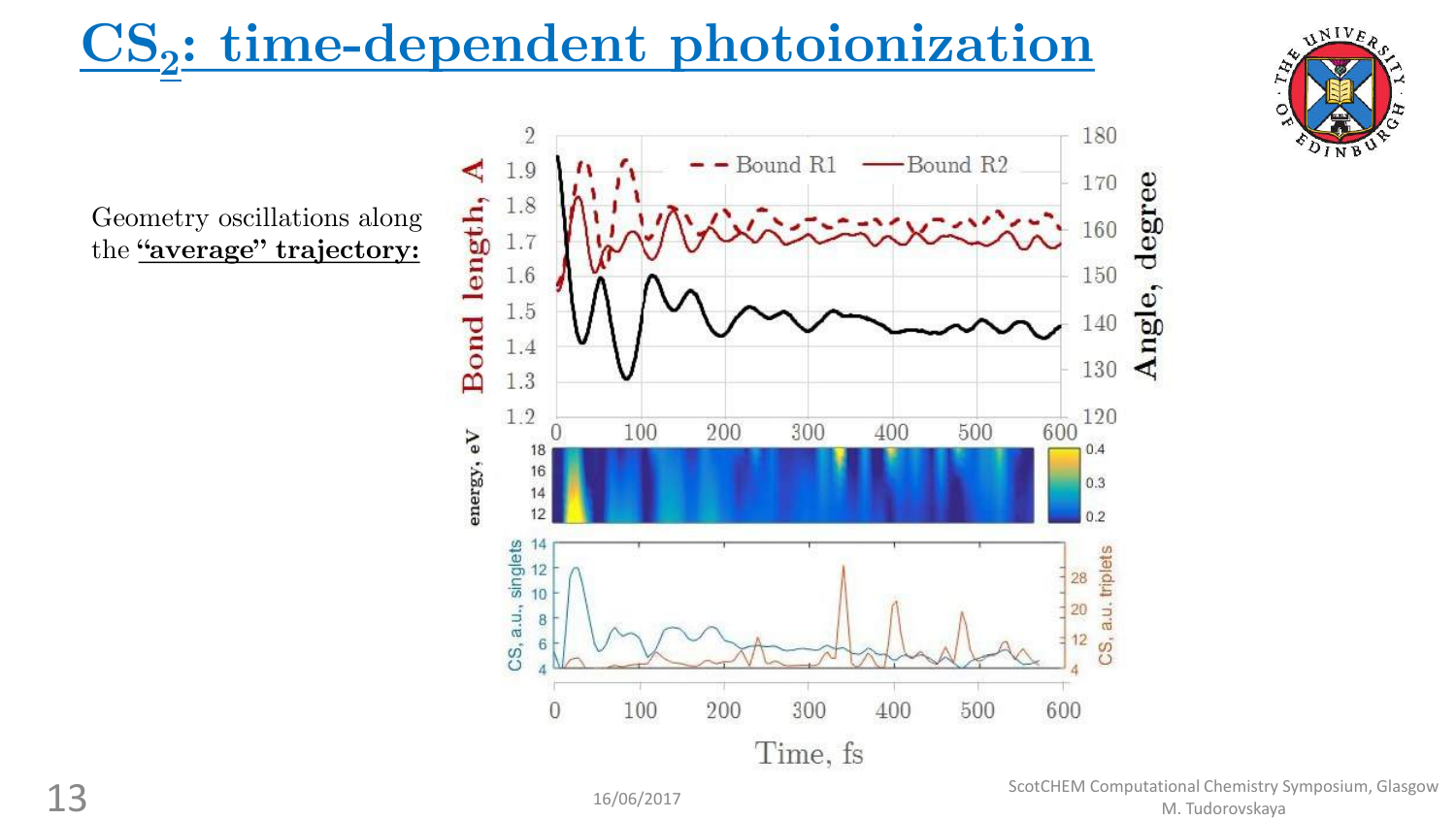

٠

22









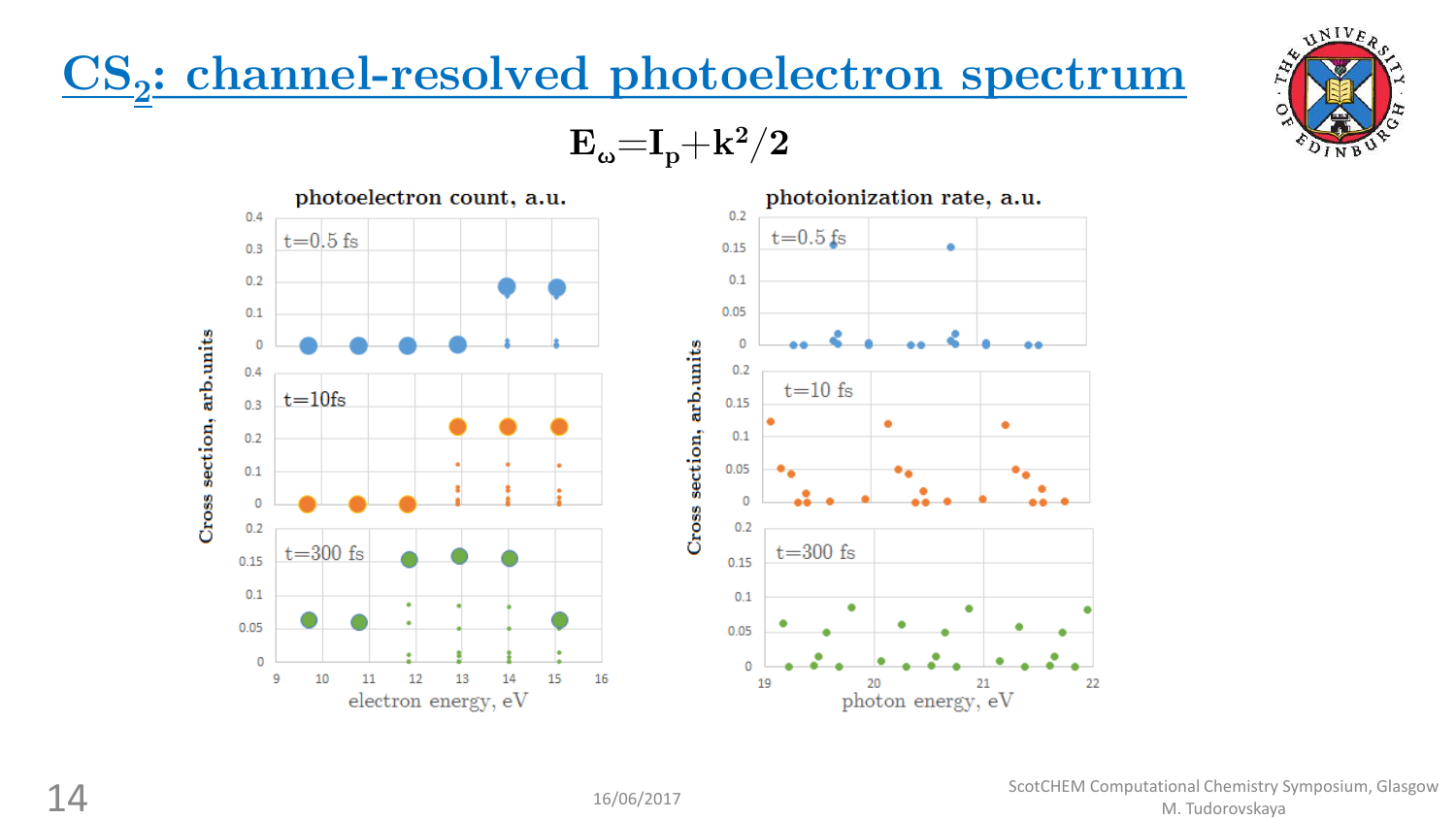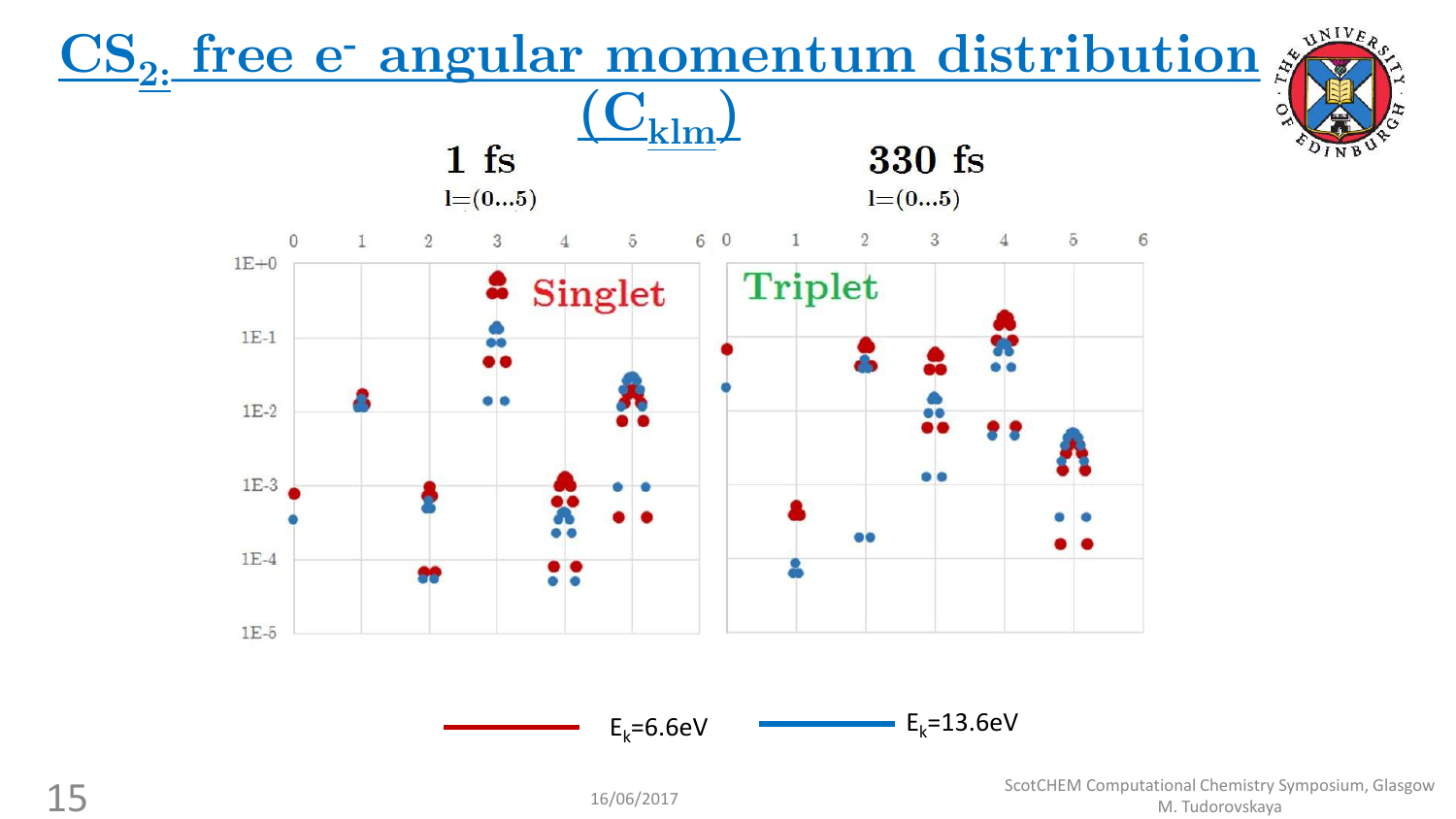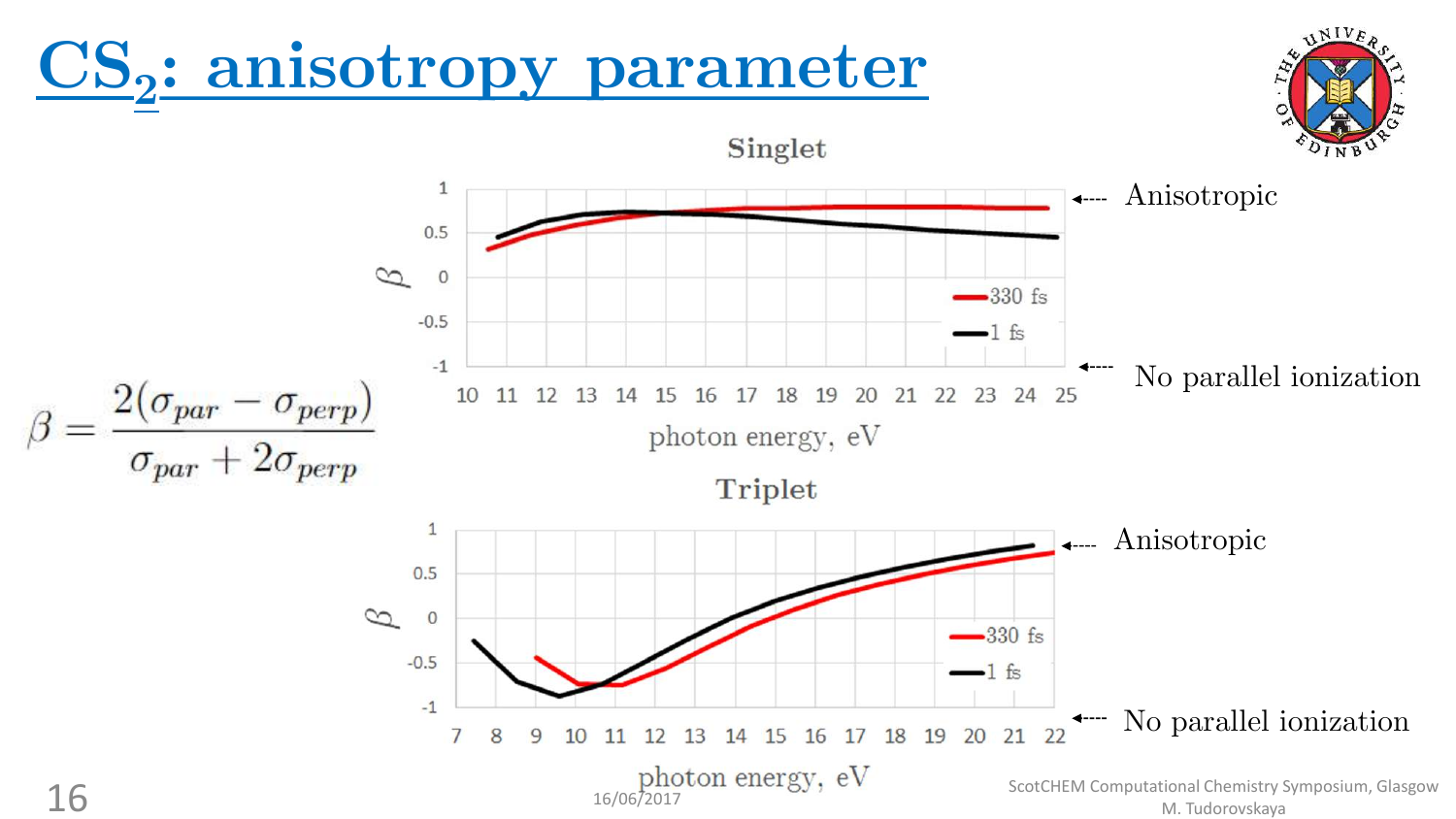## **Conclusions + Next steps:**

### **Photoionization:**

- **Tool to analyse pump-probe experiments**
- **Photoionization signal reflects structural changes!**
- **CS<sup>2</sup>** : photoelectron spectra vs. experiment
- **CHD:** full ring opening reaction of 1,3-cyclohexadiene





.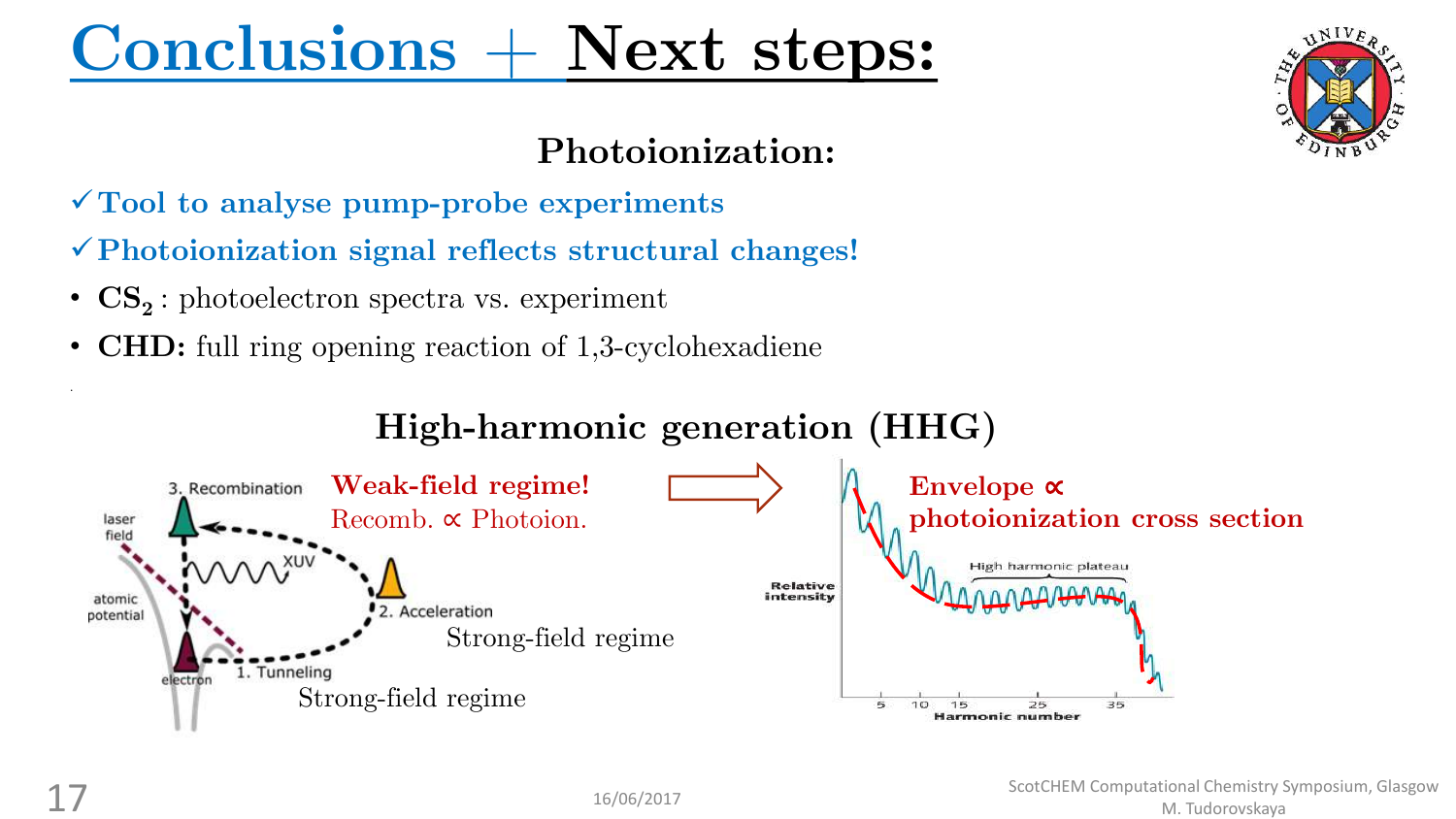## **Acknowledgements**



- Edinburgh: Adam Kirrander, Darren Bellshaw
- Southampton: Russell Minns (experimental group)
- Hokkaido, Japan: Kenichiro Saita
- ezDyson team: Samer Gozem

 $\&$ **Thank you!**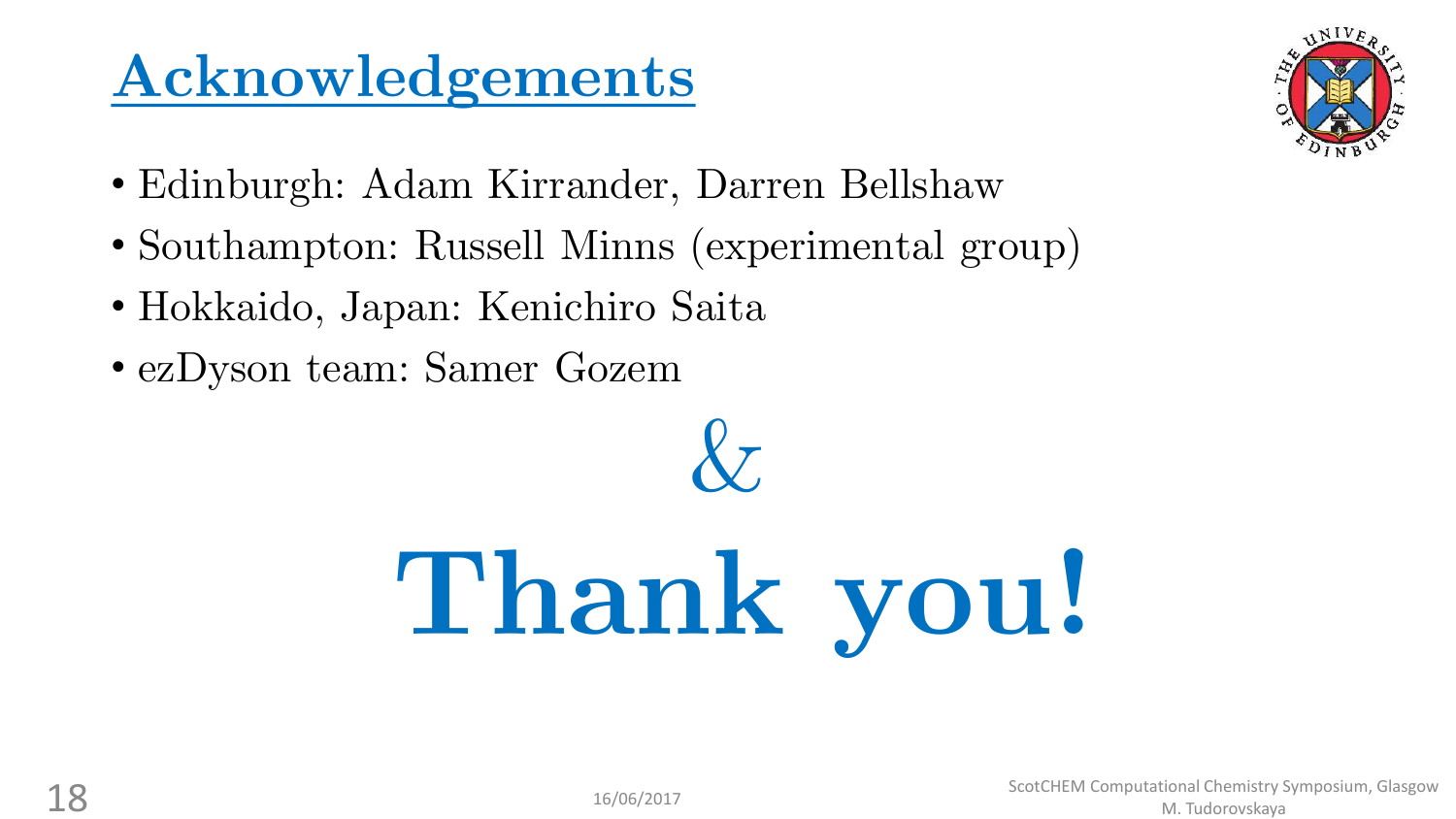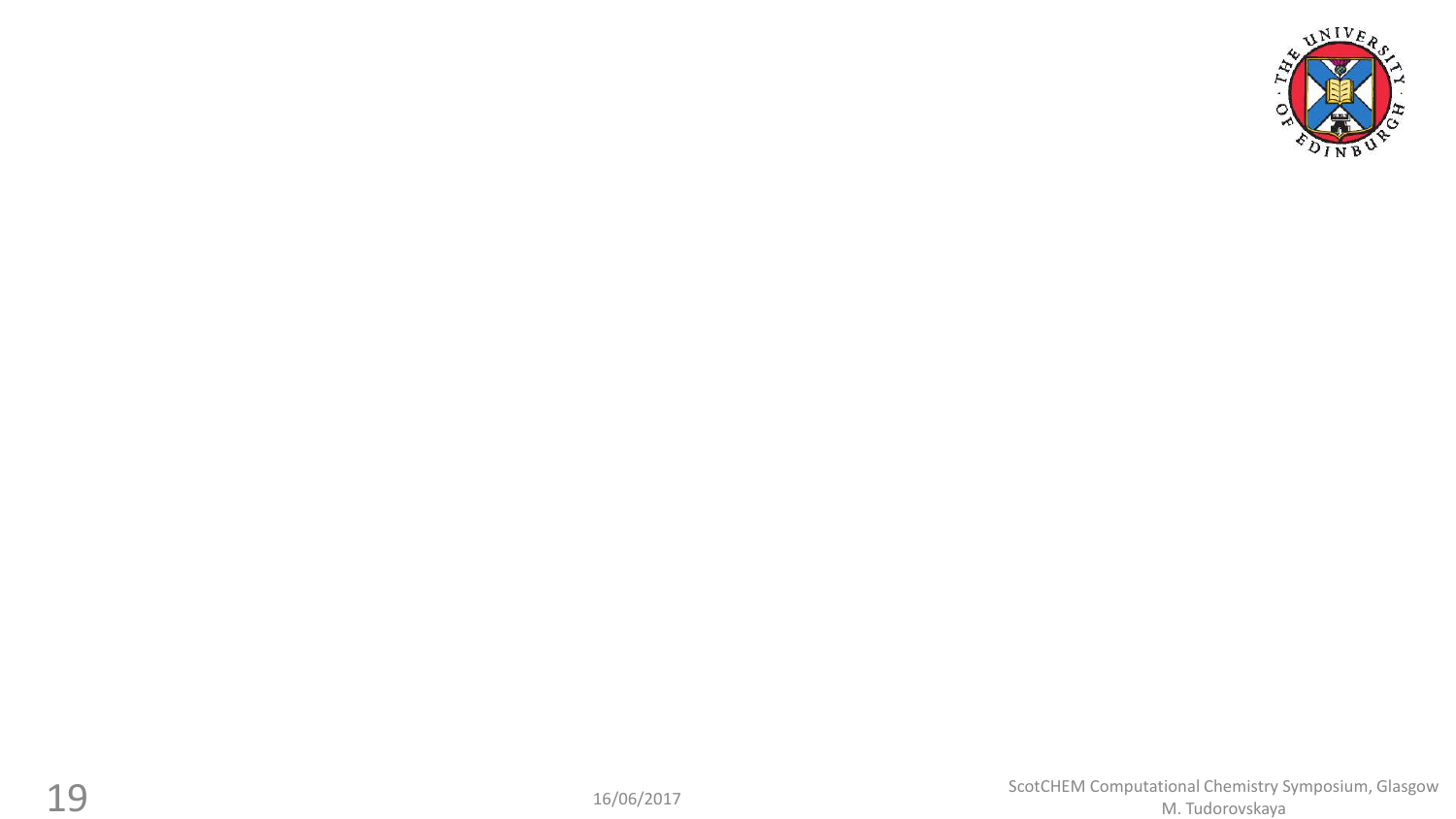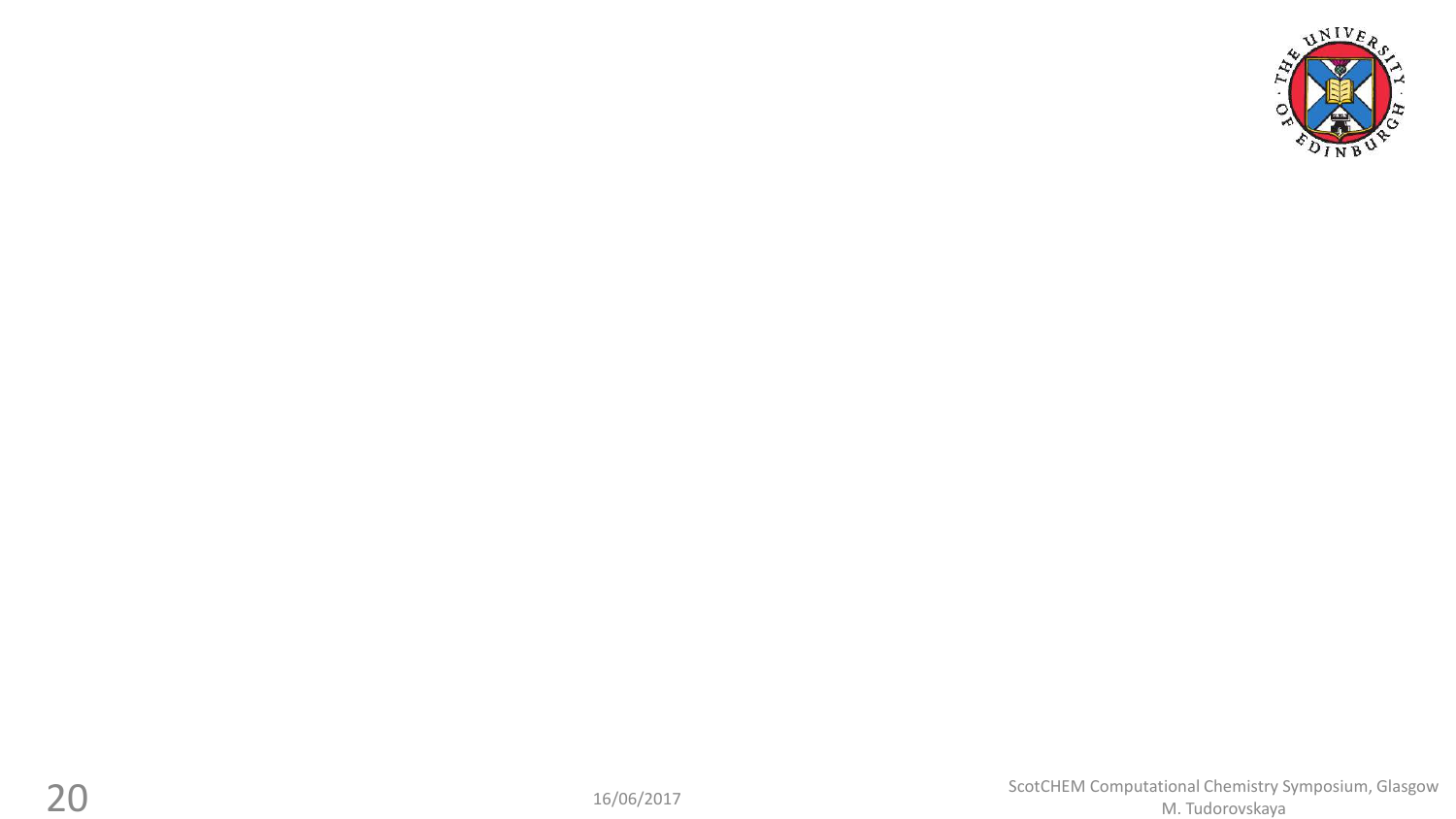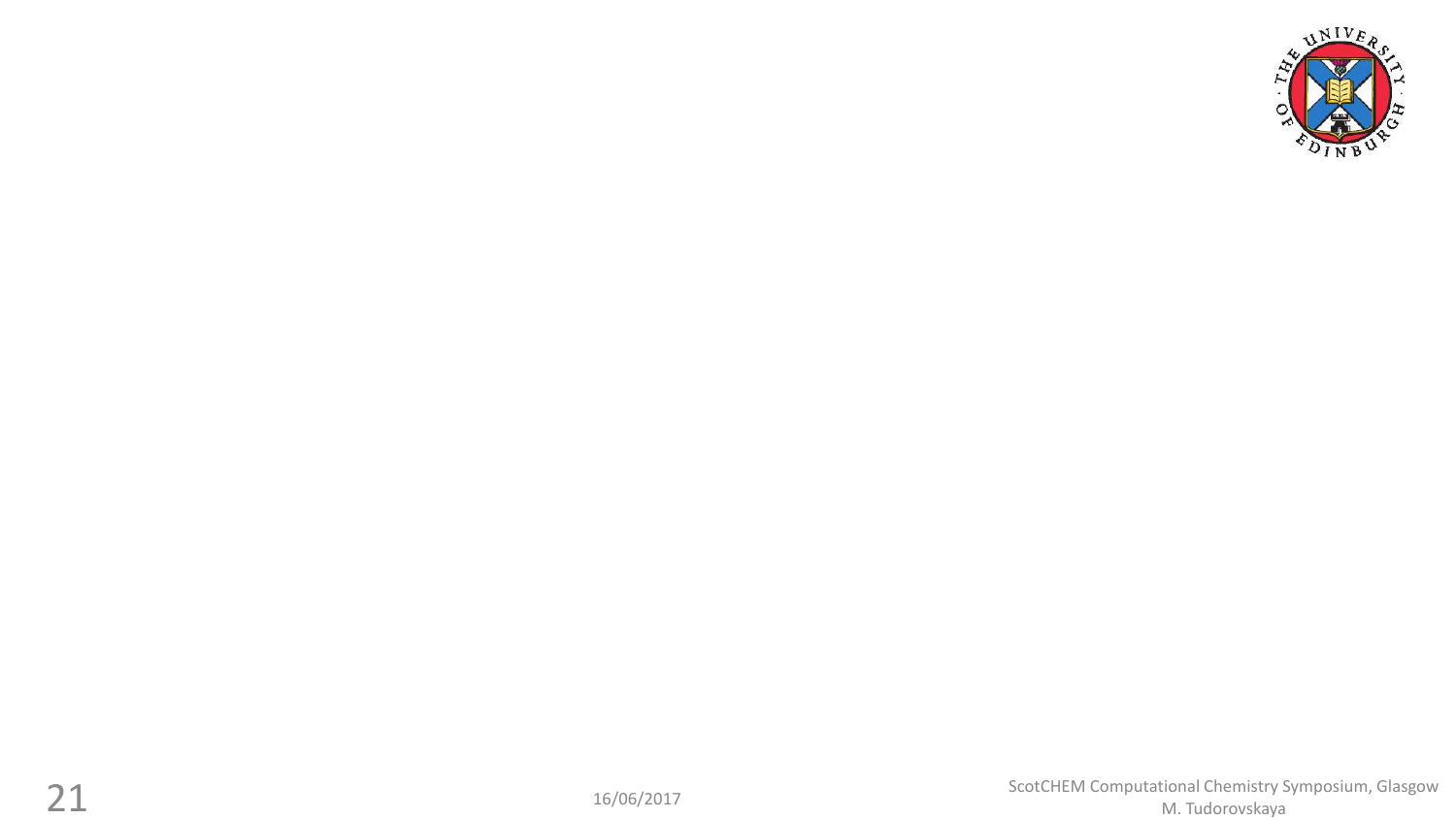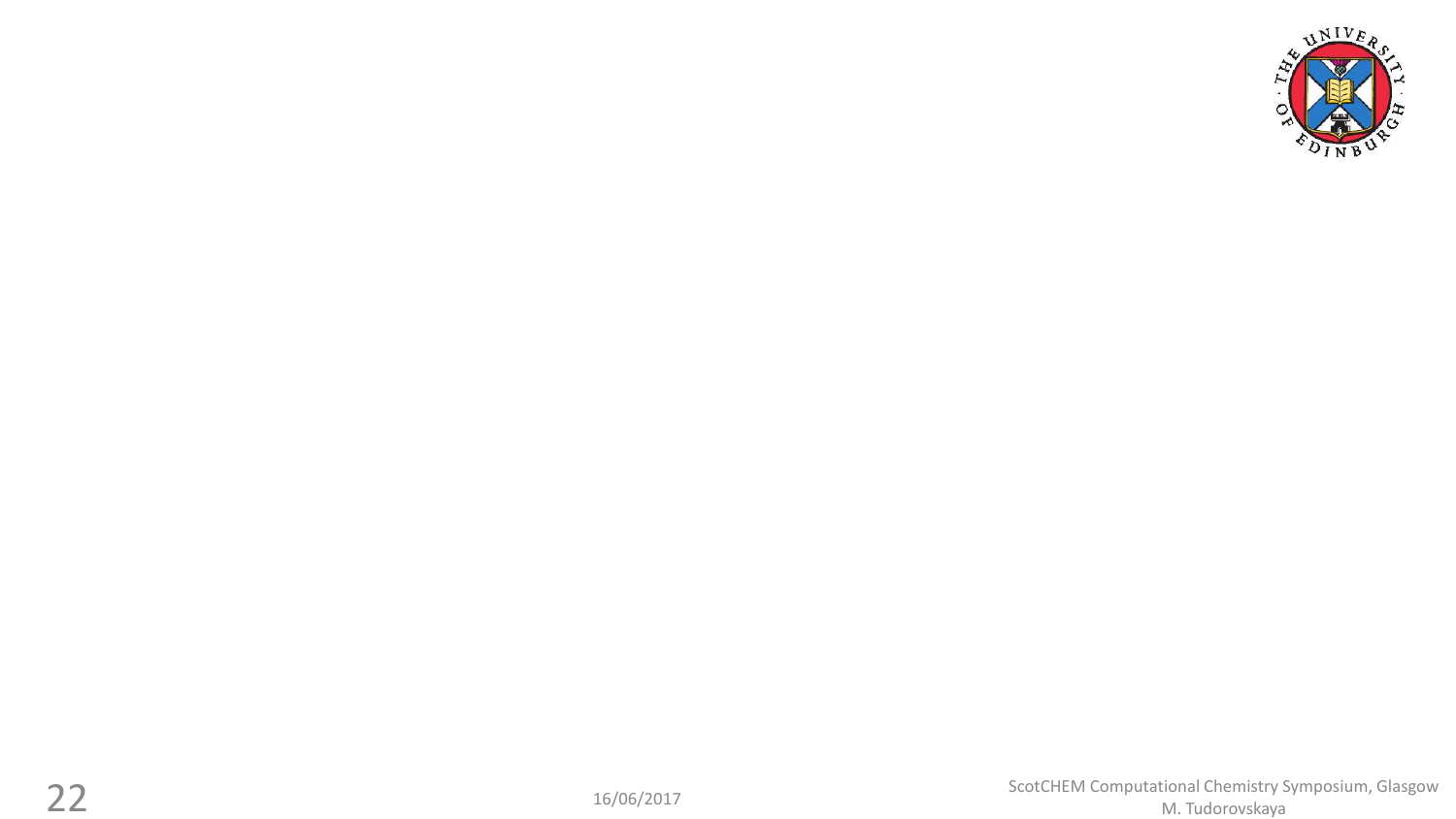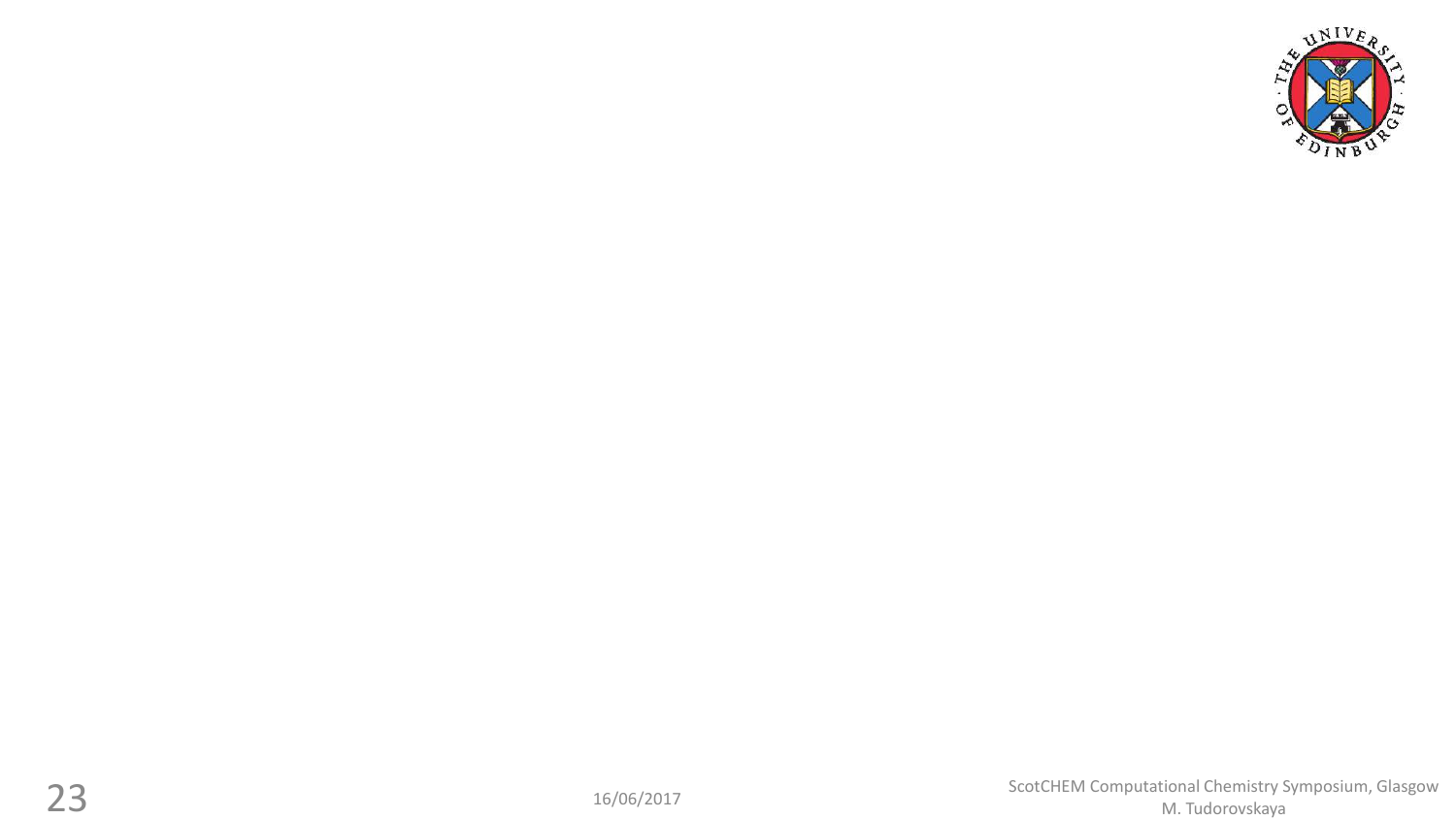## **CS<sup>2</sup> : photoioniozation from the ground state**

•Cooper minimum – due to the shape of the orbital and the continuum state; •Should be visible in the HHG spectrum







UNIVER

### 16/06/2017 ScotCHEM Computational Chemistry Symposium, Glasgow<br>M. Tudorovskaya

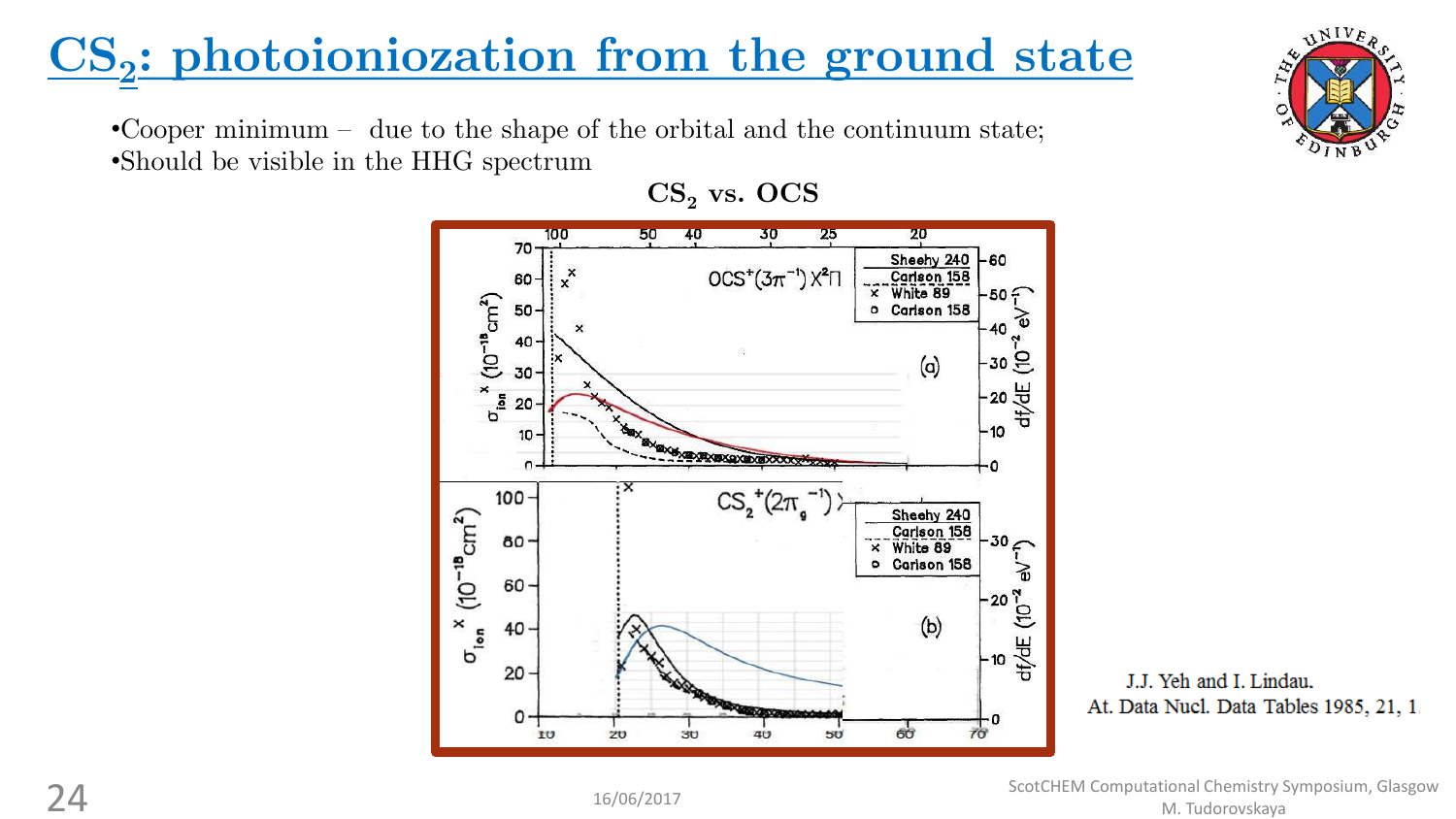# **Next steps: Photoionization and HHG**



• Saddle-point approximation:

High-Harmonic Generation: Ionization  $+$  Free electron acceleration  $+$  $I_p(R(t))$  $F(t)$ 

**Electron Photorecombination**  $I_p(R(t))$ ; Energy  $(R(t))$ 

Quantitative Rescattering Theory (Le et. al):

$$
S^{QRS}(\omega,\theta) = \underbrace{\left(\frac{N(\theta)}{N^{ref}}\right)}_{\sigma^{ref}(\omega)} S^{ref}(\omega) \underbrace{\left(\frac{N(\omega,\theta)}{N^{ref}}\right)}_{\theta} S^{\text{ref}}(\omega)
$$

• Photorecombination at the low field intensity: multiphoton regime DO approach!